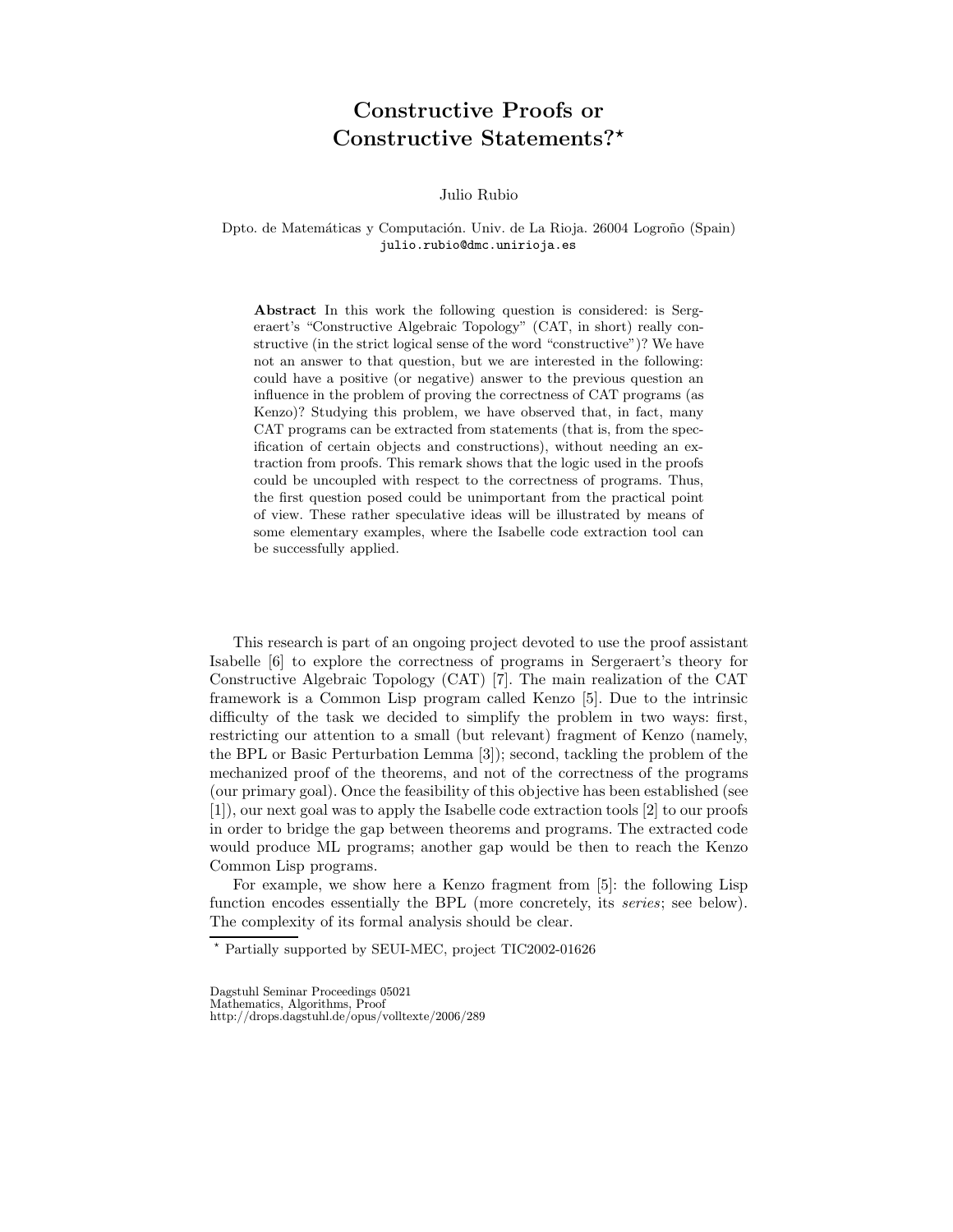```
(DEFUN BPL-*-sigma (homotopy perturbation)
  (declare (type morphism homotopy perturbation))
  (the morphism
      (let ((cmpr (cmpr (sorc perturbation)))
            (h-delta (cmps homotopy perturbation)))
         (declare
            (type cmprf cmpr)
            (type morphism h-delta))
         (flet
            ((sigma-* (degr gnrt)
                (declare
                   (fixnum degr)
                   (type gnrt gnrt))
                (do ((rslt (zero-cmbn degr)
                           (2cmbn-add cmpr rslt iterated))
                     (iterated (term-cmbn degr 1 gnrt)
                               (cmbn-opps (cmbn-? h-delta
                                                   iterated))))
                    ((cmbn-zero-p iterated) rslt)
                   (declare (type cmbn rslt iterated)))))
            (build-mrph
               :sorc (sorc homotopy) :trgt (sorc homotopy)
               :degr 0 :intr #'sigma-* :strt :gnrt
               :orgn '(bpl-*-sigma ,homotopy ,perturbation))))))
```
The statement of the BPL is the following (for the necessary definitions and notations, we refer to [1]).

**Theorem 1. Basic Perturbation Lemma**  $-$  *Let*  $(f, g, h): D_* \Rightarrow C_*$  *be a chain complex reduction and*  $\delta_{D^*}: D^* \to D^*$  *a* perturbation *of the differential*  $d_{D^*}$  *satisfying the nilpotency condition with respect to the reduction*  $(f, g, h)$ *. Then a new reduction*  $(f', g', h')$ :  $D'_{*} \Rightarrow C'_{*}$  *can be obtained where the underlying graded groups of*  $D^*$  *and*  $D'_*$  *(resp.*  $C^*$  *and*  $C'_*$ *) are the same, but the differentials are perturbed:*  $d_{D'_*} = d_{D_*} + \delta_{D_*}, d_{C'_*} = d_{C_*} + \delta_{C_*},$  and  $\delta_{C_*} = f \phi \delta_{D_*} g$ ;  $f' = f \phi$ ;  $g' = (1 - h\phi\delta_{D*})g$ ;  $h' = h\phi$ , where  $\phi = \sum_{i=0}^{\infty} (-1)^i (\delta_{D*}h)^i$ .

Even in more elementary examples, as:

```
(DEFMETHOD CMPS ((mrph1 morphism) (mrph2 morphism) &optional strt)
  ;;; ... lines skipped
 (build-mrph :sorc sorc2 :trgt trgt1 :degr (+ degr1 degr2)
              :intr #'(lambda (cmbn)
                        (declare (type cmbn cmbn))
                          (the cmbn
                              (cmbn-? mrph1 (cmbn-? mrph2 cmbn))))
              :strt :cmbn :orgn '(2mrph-cmps ,mrph1 ,mrph2 ,strt))
  ;;; ... lines skipped
```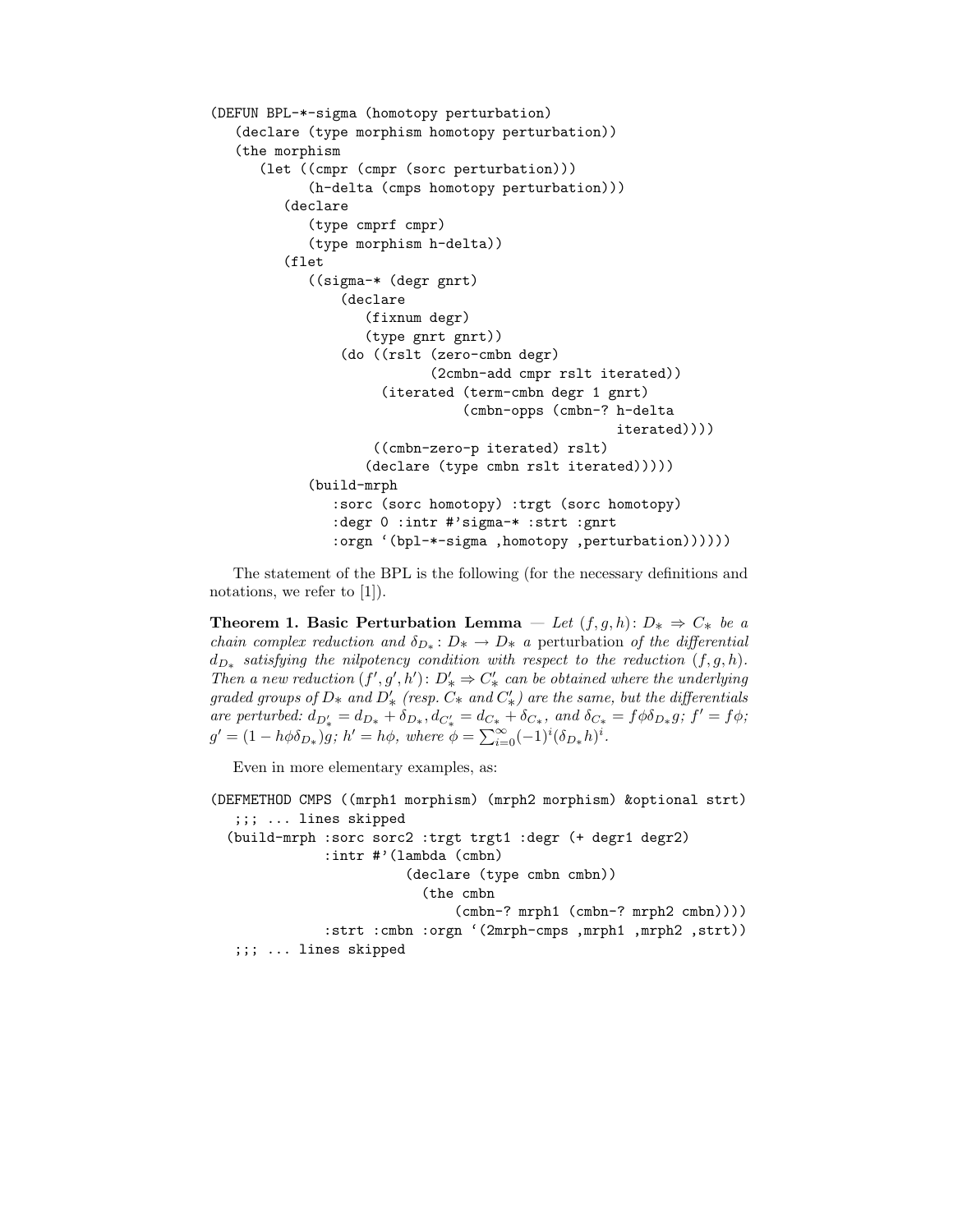that implements the composition of two morphisms, the differences with the formalization in Isabelle are quite big. One fragment of such a formalization can be found here $^1$ :

```
constdefs
```

```
group_mrp_comp :: "[ ('b, 'c) group_mrp_type,
                       ('a, 'b) group_mrp_type] =>
                       ('a, 'c) group_mrp_type"
"group_mrp_comp g f == \lvert \lvert \ \lparr> src = src f, trg = trg g,
                           morph = (morph g) \ \text{script} (morph f),
   src_comm_gr = src_comm_gr f, trg_comm_gr = trg_comm_gr g
                          \<rparr>"
```
lemma group\_mrp\_composition: assumes A1: "group\_mrp A" and B1: "group\_mrp B" and  $C1$ : "trg\_comm\_gr  $A = src_{comm\_gr} B"$ and  $D1$ : "trg  $A = src$  B" shows "group\_mrp (B \<circ> A)"

Thus, in order to link the formalization with a *real* program, more efforts are needed. One well-known strategy is to establish the formalization in a (mechanized) *constructive* logic, and then extract a program from the proof. Nevertheless, one can observe that the previous Isabelle lemma has a *constructive statement*. That is to say: a new object is defined (the composite of two morphisms, in the example) and some property of this object is asserted (namely, it is a morphism). If code can be extracted from the definition or specification appearing in the statement, it is quite clear that the logic underlying the proof of the statement could be unrestricted (see [4]). In the example, we can apply in this way Berghofer's extraction tool [2], obtaining the following ML program (only the most relevant part is shown here):

fun comp f  $g = (fn x \Rightarrow f (g x));$ 

```
fun group_mrp_comp g f =group_mrp_type_ext (src f) (trg g) (comp (morph g) (morph f))
                     (src_comm_gr f) (trg_comm_gr g) Unity;
```
In this case, the proof of the previous Isabelle Lemma is to be considered as a proof of correctness for the ML program (assuming, as usual, the soundness of Berghofer's translation). This (certified correct) ML program should be compared with the *real* corresponding Kenzo program (partially displayed before).

The scope and practical interest of this *"constructive statements"* approach need additional investigations (in particular, in order to formalize it). It is even

 $1$ <sup>1</sup> The Isabelle scripts used in this paper have been written by J. Aransay, with the help of C. Ballarin.